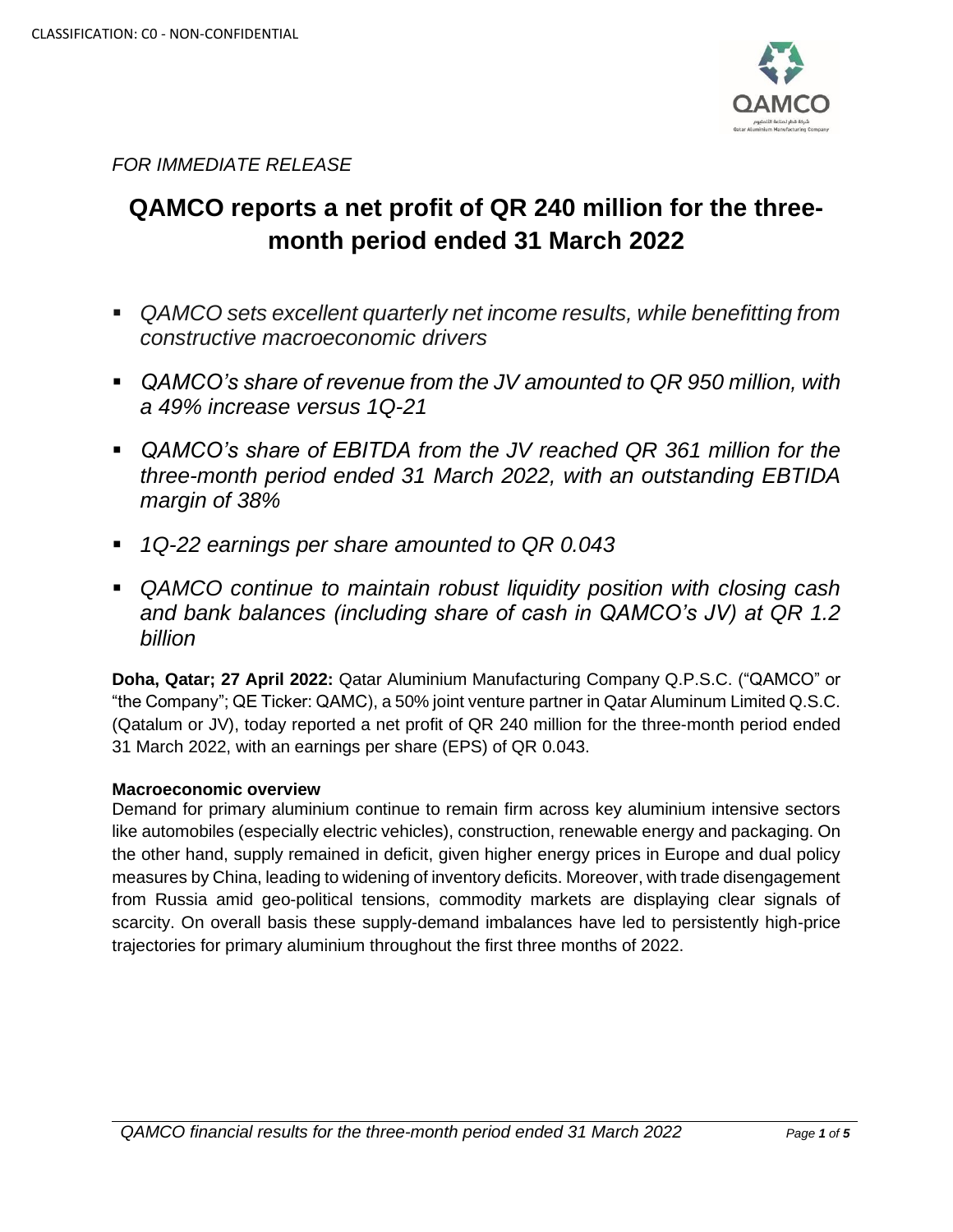

| <b>Key financial indicators</b>     | $1Q-22$ | $1Q-21$ | Variance (%) |
|-------------------------------------|---------|---------|--------------|
| Share of JV's revenue (QR' million) | 950     | 639     | $+49%$       |
| Share of JV's EBITDA (QR' million)  | 361     | 262     | $+38%$       |
| Net profit (QR' million)            | 240     | 124     | $+93%$       |
| EBITDA margin (%)                   | 38%     | 41%     | --           |
| Earnings per share (QR per share)   | 0.043   | 0.022   | $+94%$       |

## **Financial performance updates** – *1Q-22 vs 1Q-21*

QAMCO recorded a healthy financial performance for 1Q-22 and reported a net profit of QR 240 million, as compared to QR 124 million for the same period last year, with an earnings per share (EPS) of QR 0.043 versus QR 0.022 for 1Q-21.

Share of revenue from the JV increased by 49% to reach QR 950 million as compared to QR 639 million for 1Q-21. EBITDA increased by 38% and reached QR 361 million as compared to QR 262 million for the same period last year.

QAMCO's improved financial results in comparison to 1Q-21, were largely attributed to an overall growth in average realized selling prices which increased by 51% during 1Q-22 versus 1Q-21, and contributed QR 320 million positively towards current period's net earnings in comparison to 1Q-21.

Production activity remained stable with volumes witnessing a marginal increase of 1% during the current period. Sales volumes marginally declined by 1% versus last year, reflecting timings of shipment to various destinations. QAMCO's JV remained successful in realizing higher premiums linked to better market sentiments prevailed during 1Q-22.

JV's cost of goods sold for 1Q-22 were higher compared to 1Q-21, mainly on account higher raw material costs, offset by favorable inventory movements and lower impairment provisions. On overall basis, increase in cost of goods sold contributed QR 183 million negatively towards QAMCO's net profits for 1Q-22 versus 1Q-21.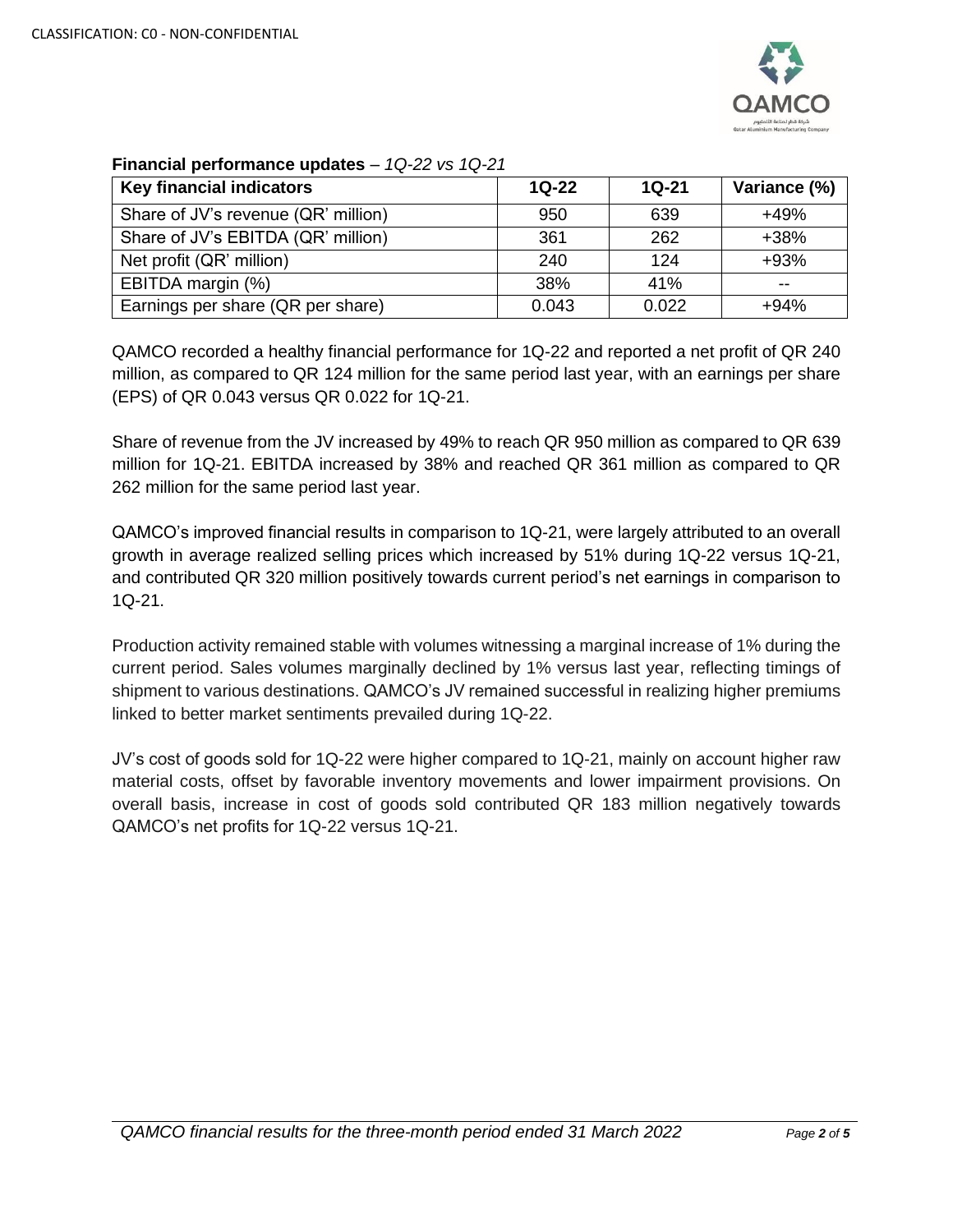

| <b>Key financial indicators</b>     | $Q1 - 22$ | Q4-21 | Variance (%) |
|-------------------------------------|-----------|-------|--------------|
| Share of JV's revenue (QR' million) | 950       | 991   | $-4\%$       |
| Share of JV's EBITDA (QR' million)  | 361       | 456   | $-20%$       |
| Net profit (QR' million)            | 240       | 313   | $-23%$       |
| Earnings per share (QR per share)   | 0.043     | 0.056 | $-23%$       |
| EBITDA margin (%)                   | 38%       | 46%   | --           |

## **Financial performance updates** – *1Q-22 vs 4Q-21*

Compared to 4Q-21, share of JV's revenue decreased by 4%, while QAMCO's net profits declined by 23%. A key contributor towards this decrease was mainly linked to the increase in key raw materials cost. Also, decline in sales volume by 11% affected overall financial performance on a quarter-on-quarter basis. The decline in sales volumes was mainly due to certain shipments in transit carried over from 3Q-21 being delivered during 4Q-21, which significantly increased the sales volumes for 4Q-21 in comparison to any other quarter.

On the contrary, average selling prices increased by 7% and partially offset the aforementioned downsides. Growth in selling prices was mainly linked to persistent constructive macroeconomic trends echoed from the previous year. Also, geo-political tensions amid Russia-Ukraine war has created an additional layer of supply side challenges to the aluminium markets.

| Key performance indicators            | As at     | As at     | Variance (%) |
|---------------------------------------|-----------|-----------|--------------|
|                                       | 31-Mar-22 | 31-Dec-21 |              |
| Total Assets (QR' million)            | 6,253     | 6.446     | $-3%$        |
| Cash and bank balances* (QR' million) | 1.201     | 1.537     | $-22%$       |
| Share of JV's debt (QR' million)      | 2,311     | 2,299     | $+0\%$       |

## **Financial position updates**

\*Note: Cash and bank balances includes proportionate share of cash and bank balances of the joint venture and excludes restrictive cash balances.

QAMCO's financial position continued to remain robust with cash and bank balances as at the end of March'22 reaching QR 1.2 billion. QAMCO's share of operating cash flows generated by the JV amounted to QR 219 million for the three-month period ended 31 March 2022, with a share of free cash flows amounting to QR 148 million.

## **Operational performance updates**

QAMCO's JV continue to maintain high efficiency and cost competitiveness in terms of its production and operations. Health and safety measures continue to remain a priority to ensure reliability of assets, while achieving operational excellence. CAPEX projects were conducted as planned and in line with the operational requirements. These CAPEX programs will support JV's drive for operational efficiency, while reducing carbon footprints.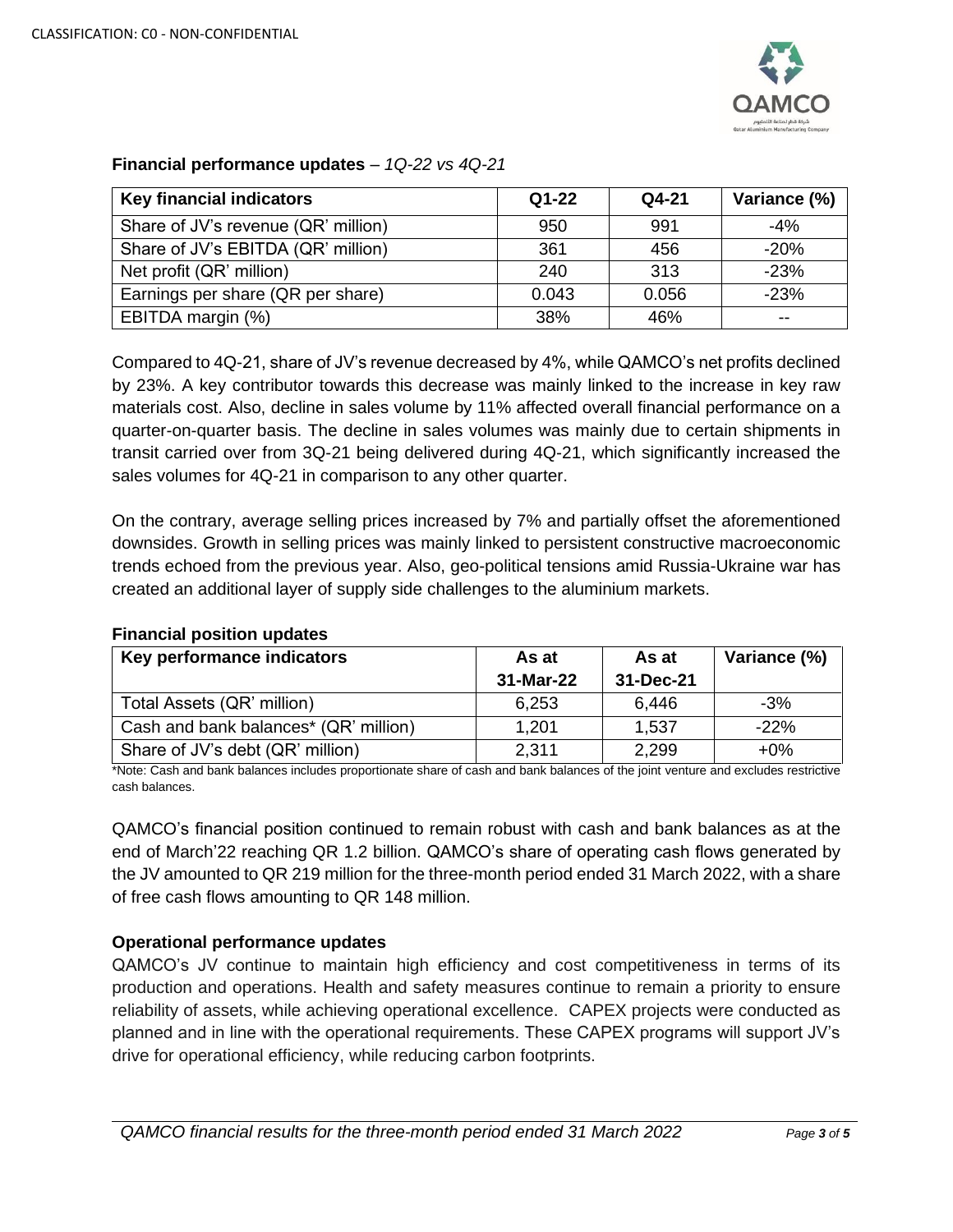

#### **Earnings Call**

QAMCO will host an IR earnings call to discuss the current year's results, business outlook and other matters on Thursday, 28<sup>th</sup> April 2022 at 12:00 p.m. Doha time. The IR presentation that accompanies the conference call will be posted on the 'financial information' page within the Investor Relations section at QAMCO's website.

-Ends-

#### **About QAMCO**

Qatar Aluminum Manufacturing Company Q.P.S.C. (QAMCO) was incorporated on 3 December 2018 as a Qatari shareholding company. The registered office is located at P.O. Box 3212, Doha, State of Qatar. QAMCO is a 50% shareholder in Qatalum (a joint venture of QAMCO), which is a producer and marketer of primary aluminium. QAMCO owns 50% of Qatalum's issued capital with the remaining 50% being held by Hydro Aluminium Qatalum Holding B.V.

For more information about this press release, email [qamco@qatarenergy.qa](mailto:qamco@qp.com.qa) or [qamco.investorrelations@qatarenergy.qa](mailto:qamco.investorrelations@qatarenergy.qa) or visit [www.qamco.com.qa](http://www.qamco.com.qa/)

#### **DISCLAIMER**

The company in which Qatar Aluminium Manufacturing Company Q.P.S.C. directly owns investment is a separate entity. In this press release, "QAMCO" and "the Company" are sometimes used for convenience in reference to Qatar Aluminium Manufacturing Company Q.P.S.C.

This press release may contain forward-looking statements concerning the financial condition, results of operations and businesses of Qatar Aluminium Manufacturing Company Q.P.S.C. All statements other than statements of historical fact are deemed to be forward-looking statements, being statements of future expectations that are based on current expectations and assumptions, and involve known and unknown risks and uncertainties that could cause actual results, operations and business performance or events impacting the Company to differ materially from those expressed or as may be inferred from these statements.

There are a number of factors that could affect the realization of these forward-looking statements such as: (a) price fluctuations in crude oil and natural gas, (b) changes in demand or market conditions for the Company's products, (c) loss of market share and industry competition, (d) environmental risks and natural disasters, (e) changes in legislative, fiscal and regulatory conditions, (f) changes in economic and financial market conditions and (g) political risks. As such, results could differ substantially from those stated, or as may be inferred from the forward-looking statements contained herein. All forwardlooking statements contained in this report are made as of the date of this document.

Qatar Aluminium Manufacturing Company Q.P.S.C., its Directors, officers, advisors, contractors and agents shall not be liable in any way for any costs, losses or other detrimental effects resulting or arising from the use of or reliance by any party on any forward-looking statement and / or other material contained herein. Qatar Aluminium Manufacturing Company Q.P.S.C., its subsidiary, joint ventures and associated companies are further in no way obliged to update or publish revisions to any forward-looking statement or any other material contained herein which may or may not be known to have changed or to be inaccurate as a result of new information, future events or any reason whatsoever. Qatar Aluminium Manufacturing Company Q.P.S.C. does not guarantee the accuracy of the historical statements contained herein.

#### **GENERAL NOTES**

Qatar Aluminium Manufacturing Company's accounting year follows the calendar year. However, QAMCO's first financial year was consisted of 13 months from 3 December 2018 to 31 December 2019. No adjustment has been made for leap years. Where applicable, all values refer to Qatar Aluminium Manufacturing Company's share of interest in its joint venture. Values expressed in QR millions and/or billions. All other values have been rounded to the nearest whole number. Values expressed in US \$'s have been translated at the rate of US \$1 = QR3.64.